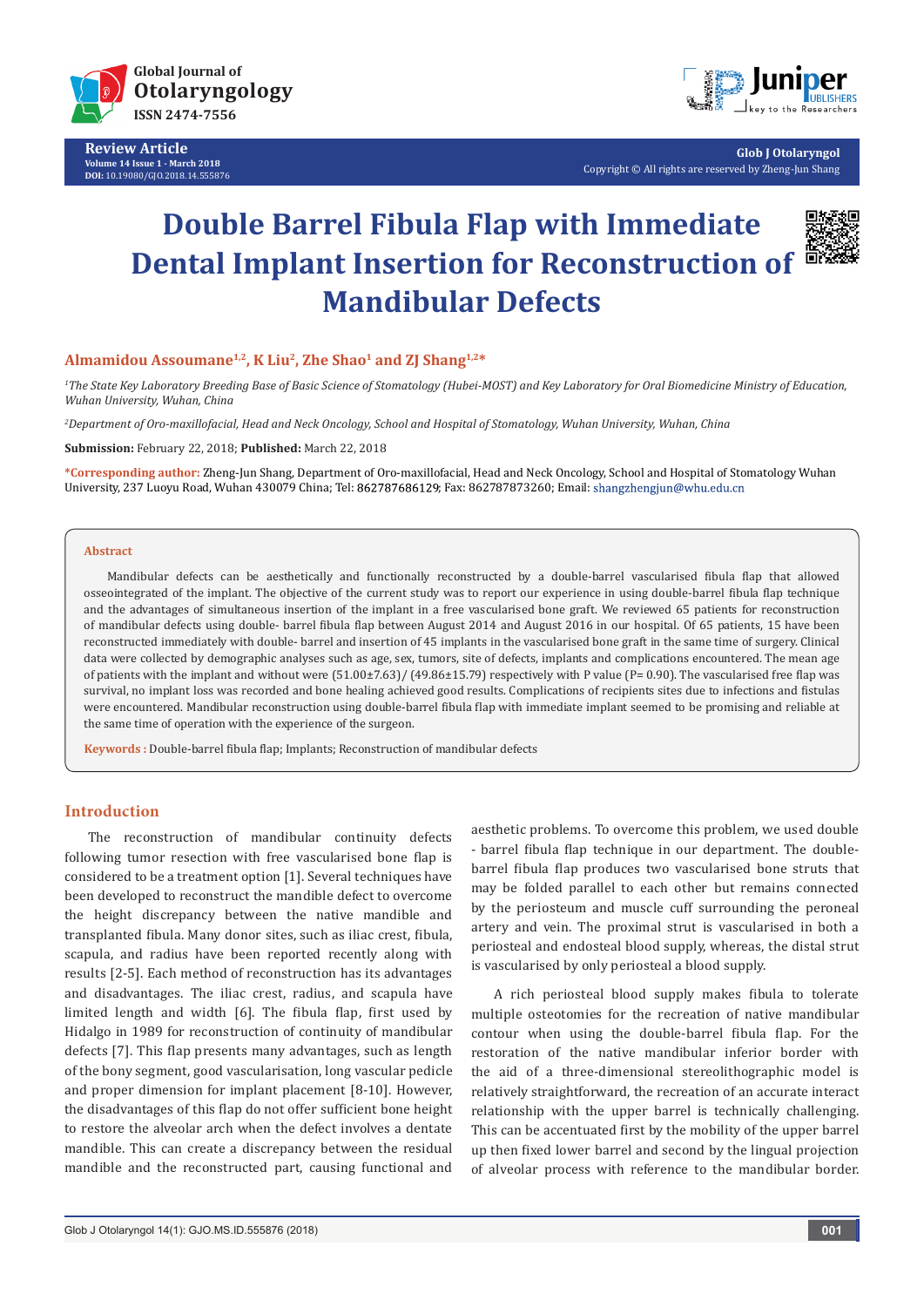Inaccuracies in the form of residual crossbite or malocclusion cause great difficulties with subsequent prosthesis fabrication and completion of dental rehabilitation [11]. To resolve this problem simultaneous dental implantation into the free flap guided by testing screws before final bony fixation [12]. The aim of the current study was to report our experience in doublebarrel fibula flap technique and the advantages of immediate dental implantation in the reconstruction of mandibular defects.

#### **Patients and methods**

We reviewed 65 patients for reconstructions of mandibular defects using double-barrel fibula flap and immediate dental implantation between August 2014 and August 2016 in our hospital. Fifty patients underwent only double-barrel fibula flap and fifteen patients with double barrel fibula flap and immediate implantation of 45 implants in transplanted bone. Clinical data was collected by demographic analyses such as ages, sex, tumors, site of defects, implants loading and complications encountered.

## **Surgical Procedures**

Reconstruction of mandibular defects was performed using a two-team approach: an extirpative surgery team and a reconstructive surgery team. A modified radical neck dissection with resection of malignant tumors or suprahyoid neck dissection with partial mandibulectomy for patients with benign tumors. After completion of resection of mandibular tumors, intermaxillary fixation is performed and the preformed reconstruction plate is fixed to the remaining native mandibular borders. Simultaneously the donor site was harvested by cutting template for the accuracy of reconstruction of the defect and then osteotomized into two segments at least twice the length of the mandibular defect. The two struts are fixed to other with screws and plates and stabilized in the defect using a reconstruction plate. The proximal strut is vascularised by both a periosteal and endosteal blood supply, whereas, the distal strut is vascularised by only a periosteal blood supply. The distal strut of the fibula is partially fixed into the defect with mini plate so that the sites of the osseointegrated dental implant can be planned on the proximal strut of the fibula. The dental implant is implanted in the upper strut; long testing screws with dimension 10 mm to 12 mm are connected to the fibula implants construct to confirm that a proper interact relationship with the upper teeth has been reproduced before final osteosynthesis between upper border of the residual mandible and the fibula implant construct.

Finally, the testing screws are replaced with implant cover screws. Microvascular anastomoses were done end to end using the superior thyroid artery or facial artery and external jugular vein as a recipient's vessels after fixing the grafted bone. The donor site defected was closed with full thickness skin grafting and suture was done. Postoperative conventional technique for flap monitoring method was used including clinical examination and observation supplemented beside external Doppler after every 30 minutes for the first 24 hours and then every one hour after for the next 24 hours and every 4 hours in the following days. Postoperatively pharmacological therapy was used when necessary, low dose, low molecular weight heparin. All patients were kept 72 hours in intensive care unit (ICU).

Patients were discharged home and follow- up at 1, 3, 6, 12 and 24 months following implant placement. The clinical evaluation outcomes were performed at one year postoperative which includes: peri-implant health was assessed by the presence of plaque, probing depth measured at mesial, distal, buccal and lingual surfaces, bone resorption based by measuring of the per implant marginal bone loss at the mesial and distal. According to our department guideline criteria for evaluation of reconstruction performance was included: facial profile, occlusal relationship, the opening of mouth and TMJ condition. These criteria were shown (Figures 1 & 2). Postoperative complications encountered were infections in the recipient site and fistula, appropriate therapy was provided by debridement and antibiotics based on positive cultures. In addition, postoperative nursing care was given to patients with meticulous cleaning the infected site.



Figure 1: Postoperative profile view of patient treated with double-barrel flap and insertion of implants.



**Figure 2 :** Intraoral view of patient with Peri-implant soft tissue healing well and stability of implants one year postoperative.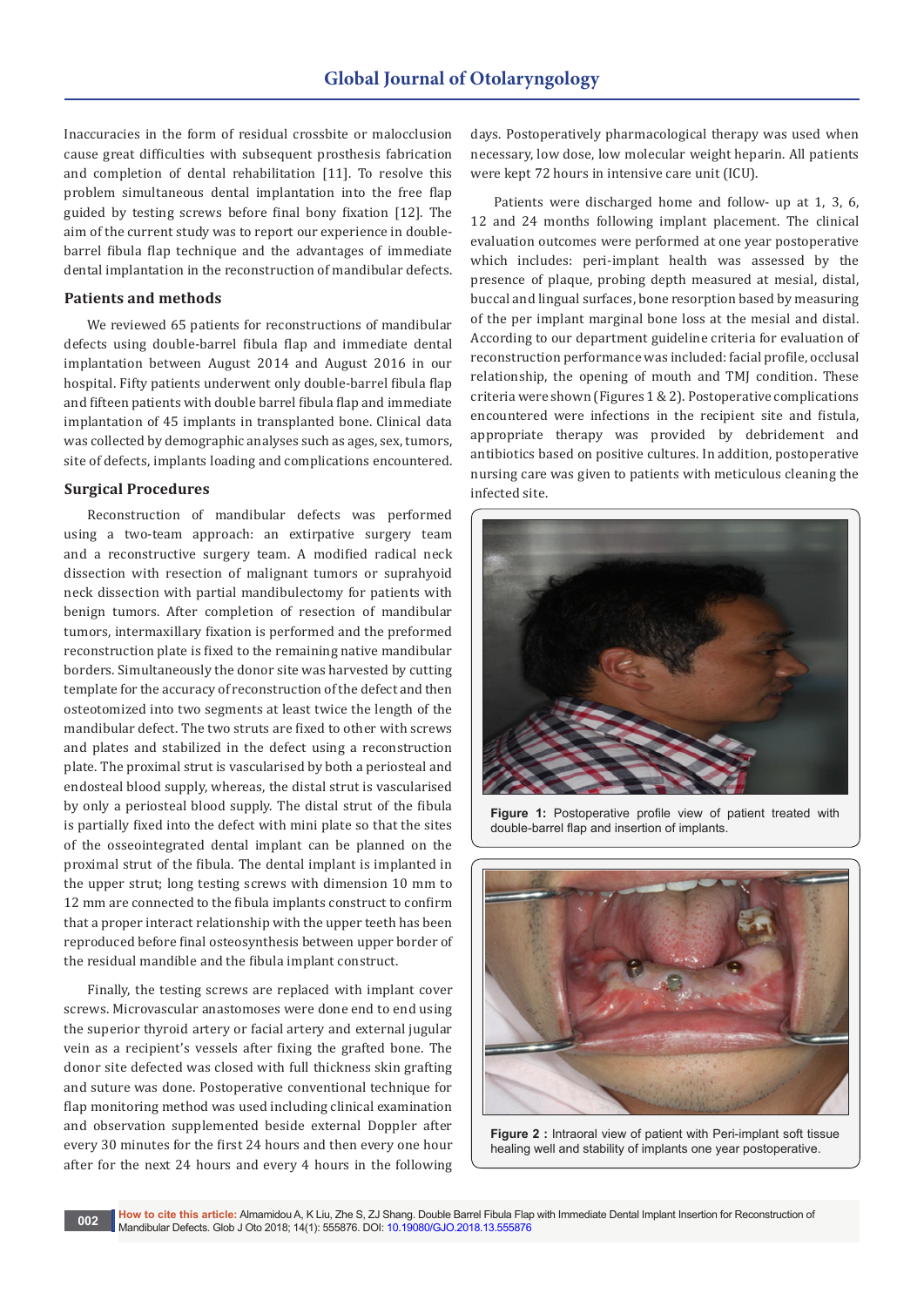## **Statistical analysis**

Data was analysed by using SPSS (SPSS. In Chicago II USA), mean (SD) of patients was obtained for age, sex, sites of defects, implants inserted. Each patient was assessed for bony and soft tissue healing at reconstruction site, the stability of implants and the peri- implants bone loss following functional loading. A t-test of significance was set at P value <0.05. There was no significant difference between the independent variables (sites of defects, implants inserted, age, and sex) and independent variables (days staying in hospital).

## **Results**

 We treated 65 patients with tumors and traumatic defects of mandible using double- barrel fibula flap with immediate implant in a free vascularised bone graft. There were 50 patients who underwent double-barrel fibula flap only and 15 patients with double-barrel fibula and immediate insertion of 45 implants in reconstructed site of defects. The mean age of patients underwent double-barrel fibula flap was 49.86±15.79, while those who underwent double-barrel and implants simultaneous was 51.00±7.63. The indication for resection of mandibular surgery were: Squamous cell carcinoma (n=20); ameloblastoma(n=16); keratocystic odontogenic tumor (n=9); ossifyingfibroma (n=4); Osteomyelitis(n=3); radionecrosis (n=2); Vascular malformation (n=2); adenoidcysticcarcinoma  $(n=1)$ ; lymphoma $(n=1)$ ; sarcoma $(n=1)$ ; myoepithelioma  $(n=1)$ ; recurrence of ameloblastoma (n=1); recurrence of adenoid cystic carcinoma (n=1); recurrence of squamous cell carcinoma (n=1) and traumatic defects (n=2). The sites of defects of mandible were located in symphysis (n=20); symphysis & parasymphysis (n=19) and parasymphysis & body of mandible (n=26) (Table 1). All of defects were reconstructed using two segments (doublebarrel) of fibula bone.

**Table 1:** Personnel details and diagnoses of patients treated with Double-barrel fibular flap and immediate dental implant insertion for reconstruction of mandibular defects.

| <b>Characteristic of</b><br><b>Patients</b> | <b>DBF</b><br><b>Flap</b> | Implant<br><b>Inserted</b> | $x^2$ | $\mathbf{P}$ |  |  |
|---------------------------------------------|---------------------------|----------------------------|-------|--------------|--|--|
| Sex                                         |                           |                            |       |              |  |  |
| male                                        | 28                        | 10                         |       |              |  |  |
| female                                      | 22                        | 5                          | 0.541 | 0.558        |  |  |
| <b>Mandibular defects</b>                   |                           |                            |       |              |  |  |
| Symphysis                                   | 13                        | 7                          |       |              |  |  |
| Symphysis+parasymphysis                     | 18                        | $\mathbf{1}$               |       |              |  |  |
| Parasymphysis+body                          | 19                        | 7                          | 5.49  | 0.069        |  |  |
| <b>Diagnosis</b>                            |                           |                            |       |              |  |  |
| AMELOBLASTOMA                               | 12                        | $\overline{4}$             |       |              |  |  |
| <b>KCOT</b>                                 | 6                         | 3                          |       |              |  |  |
| <b>SCC</b>                                  | 14                        | 6                          |       |              |  |  |
| Recurrence of<br>Ameloblastoma              | $\theta$                  | 1                          |       |              |  |  |
| OSSIFYING FIBROMA                           | $\overline{4}$            | $\theta$                   |       |              |  |  |

| <b>Traumatic Defect</b> |   |   |       |       |
|-------------------------|---|---|-------|-------|
| <b>OSTEOMYELITIS</b>    | 3 | O |       |       |
| Radionecrosis           | 2 |   |       |       |
| ACC                     |   |   |       |       |
| Lymphoma                | 1 |   |       |       |
| Sarcoma                 |   |   |       |       |
| Vascular malformation   | 2 |   |       |       |
| Recurrence of ACC       |   |   |       |       |
| Recurrence Of SCC       |   |   |       |       |
| Myoepithelioma          |   |   | 9.656 | 0.865 |

|                      | not              | <b>Implant Insertion</b> |       |
|----------------------|------------------|--------------------------|-------|
| <b>Variables</b>     |                  |                          |       |
|                      | $(x \pm s)$      |                          |       |
| Ages                 | 49.86±15.79      | $51.00 \pm 7.63$         | 0.907 |
| Days                 | $19.26 \pm 5.14$ | $17.47 \pm 3.44$         | 0.302 |
| number of<br>implant | $0.00 \pm 0.00$  | $4.33 \pm 0.90$          |       |

| Abbreviations: KCOT: Keratocystic Odontogenic Tumor; SCC: |
|-----------------------------------------------------------|
| Squamous Cell Carcinoma; ACC: Adenoid Cystic Carcinoma    |



**Figure 3 :** Panoramic view of patient treated with double-barrel fibula flap with insertion of implants at the time of reconstruction, shown stability of implant and marginal bone was small in one year.

The clinical evaluation of peri-implants soft-tissues was included periodontal indices such as probing pocket depth at mesial / distal and buccal / lingual surfaces of implants. Radiographic evaluation of bone loss was done using panoramic X-rays to assess post-implant insertion marginal bone loss at mesial and distal surfaces of the implant (Figure 3). Most implants with the marginal bone loss after the first year and not caused any major clinical problem. There was no clinical or radiographic evidence of failure during the osseointegration process of 45 implants. The mean (SD) of 15 patients who underwent implant loading was 4.33±0.90mm; with no implant loss. The implants with marginal bone loss and probing pocket depth during two years of following- up were done (Table 2). The mean peri-implant bone loss of 0.15±0.09mm at the mesial surfaces and 0.14±0.08mm at distal surfaces, with the mean of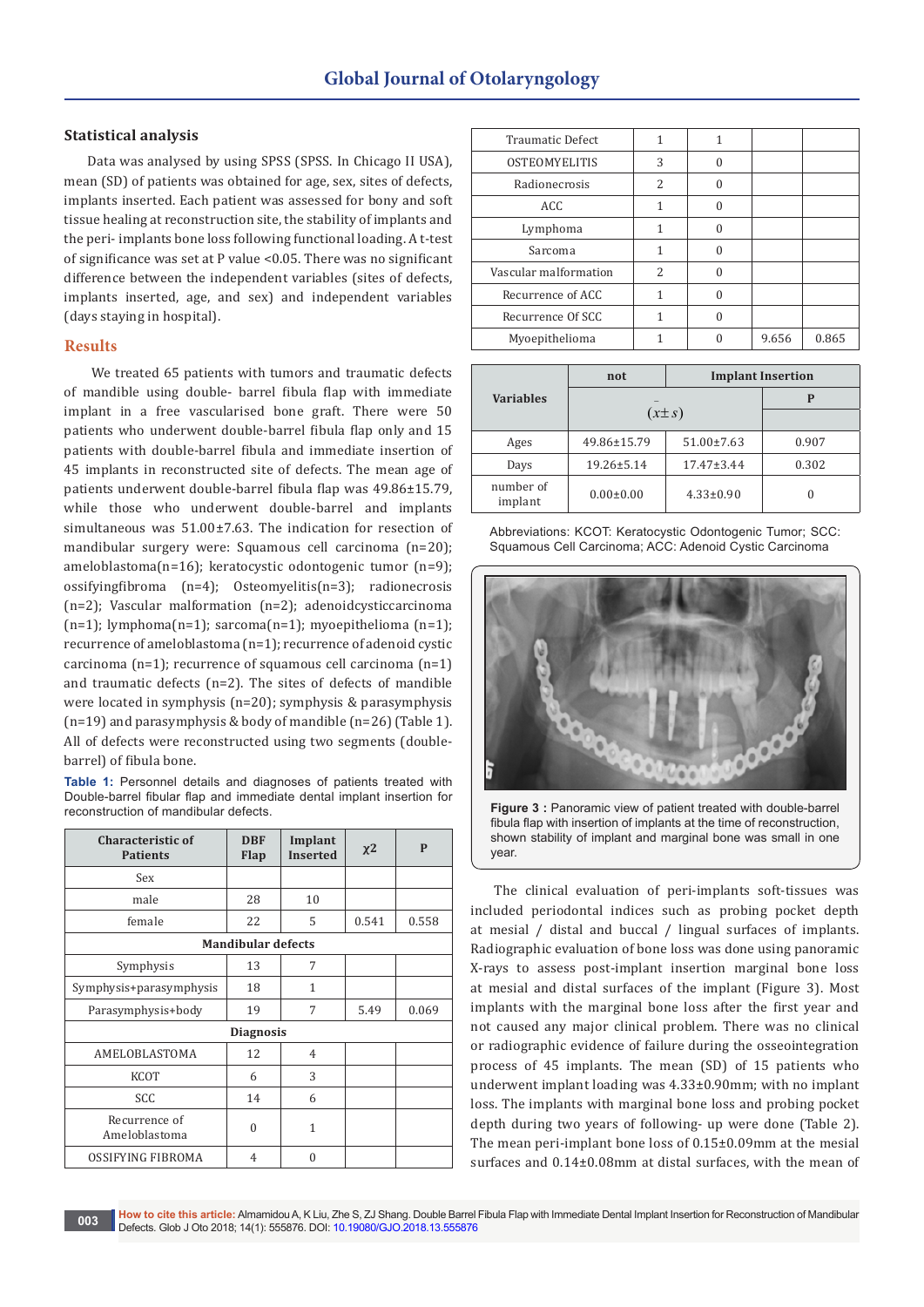probing pocket depths, were 2.86±0.71mm at mesial surface; 2.46±0.44mm at distal surface, 2.6±0.66mm at buccal surface and 2.5±0.53 at lingual surface showed that the presence of marginal bone loss of a few millimeters was in most cases

proved quite unrelated to long-term implants problems and implants stability is clinical manifestation of successful implant integration, whereas mobility is a sign of implant failure.

**Table 2:** Implants with marginal bone loss and probing pocket depth of 15 patients underwent double fibula flap and insertion of implants during two years of following up.

| Case<br>N <sub>o</sub> | No of<br>Implants | <b>Sites of implants</b> | Marginal bone loss(mm)<br>Mesial/Distal | <b>Probing pocket Depth(mm)</b><br>Mesial/Distal | <b>Buccal/Lingual</b>         |
|------------------------|-------------------|--------------------------|-----------------------------------------|--------------------------------------------------|-------------------------------|
| $\mathbf{1}$           | 3                 | 33 34 35                 | 0.1/0.1                                 | 2.0/2.5                                          | 2.0/2.0                       |
| $\overline{2}$         | 3                 | 43 44 45                 | 0.1/0.1                                 | 3.0/2.0                                          | 3.0/2.5                       |
| 3                      | 3                 | 33 34 35                 | 0.0/0.0                                 | 3.0/3.0                                          | 2.0/2.0                       |
| 4                      | 3                 | 43 44 45                 | 0.1/0.2                                 | 4.0/2.5                                          | 2.0/3.0                       |
| 5                      | 2                 | 32 33                    | 0.2/0.1                                 | 2.0/2.5                                          | 2.0/3.0                       |
| 6                      | 3                 | 32 33 34                 | 0.1/0.3                                 | 2.5/2.0                                          | 3.0/3.5                       |
| $\overline{7}$         | 4                 | 31 32 33 34              | 0.3/0.1                                 | 3.0/2.5                                          | 4.0/2.0                       |
| 8                      | 3                 | 41 42 43                 | 0.2/0.2                                 | 4.0/2.0                                          | 3.0/3.0                       |
| 9                      | 3                 | 42 43 44                 | 0.1/0.1                                 | 3.0/2.5                                          | 3.0/3.0                       |
| 10                     | 3                 | 32 33 34                 | 0.3/0.3                                 | 2.0/2.0                                          | 2.0/2.0                       |
| 11                     | 3                 | 31 32 33                 | 0.1/0.1                                 | 2.5/2.5                                          | 3.0/2.5                       |
| 12                     | 3                 | 33 34 35                 | 0.1/0.1                                 | 2.0/2.0                                          | 3.5/3.0                       |
| 13                     | 3                 | 42 43 44                 | 0.1/0.1                                 | 3.0/3.5                                          | 2.0/2.0                       |
| 14                     | 3                 | 41 42 43                 | 0.3/0.2                                 | 3.0/3.0                                          | 2.5/3.0                       |
| 15                     | 3                 | 33 34 35                 | 0.2/0.1                                 | 4.0/2.5                                          | 2.0/2.0                       |
| Mean<br>(SD)           |                   |                          | $0.15 \pm 0.09/0.14 \pm 0.08$           | $2.86 \pm 0.71/2.46 \pm 0$                       | $2.6 \pm 0.66 / 2.5 \pm 0.53$ |

In this study, the initial marginal bone loss was 0.15±0.09mm mesial and 0.14±0.08mm distal with their definition probing pocket depth at mesial/distal were 2.86±0.71mm/2.46±0.44mm and buccal /lingual were 2.6±0.66mm/2.5±0.13mm. This result shows no difference in bone loss between the different implants inserted in 15 patients in immediate dental implantation in two years follow-up. There was no bone resorption around implants, no bleeding in probing, periodontal tissues were healthy and the aesthetic result was acceptable.

## **Discussion**

Single fibula flap had provided vertical height discrepancy of the neomandible and difficulty in implant insertion for immediate reconstruction of mandibular defects. There are many methods to increase the height of the fibula but in the current study, we used double-barrel fibula flap to overcome this problem. However, double-barrel fibula flap with immediate implant was not a new technique. There are few articles describing this technique in mandibular reconstruction with the anterior segment and body defects [13,14].

The advantage of insertion of implants into free vascularised bone grafts for mandibular reconstruction included:

- a) Reduction of the number of surgical procedures.
- b) Access to the bone at the time of reconstruction.

c) Immediate assessment of alveolar ridge relationships for accurate positioning of the implant-fibula construct.

d) To obtain adequate dental ridge relationships and avoid inclination of the implants, to achieve earlier dental rehabilitation and occlusion.

Simultaneous techniques, allowed the patient to avoid additional surgical procedures for delayed implant placement, time and number of anesthetic events were reduced and cost of admission to the hospital can also reduce. In addition psychological and aesthetic benefit to the patient who underwent implant at the time of reconstruction of defects. With experience, the double-barrel fibula flap offers more advantages, since the bicortical structure of the double-barrel fibula graft provides excellent conditions for primary stability of dental implants. Implantation of the dental on transplanted bone is clearly reliable with the experiences of microsurgical teams [15]. This allowed insertion of implants and restoration of aesthetic facial contour. Some authors reported for bone consolidation and mucosal healing seemed to wait three months for the requirement in terms of prosthetic results. In addition, when the bone healing and mucosa had healed it will be the ideal time to place the implants directed by the surgical guided and the definitive occlusal relation [16]. In this study, we placed implants in 15 patients according to the sites of defects in the same days of reconstruction using double-barrel flap and implants stability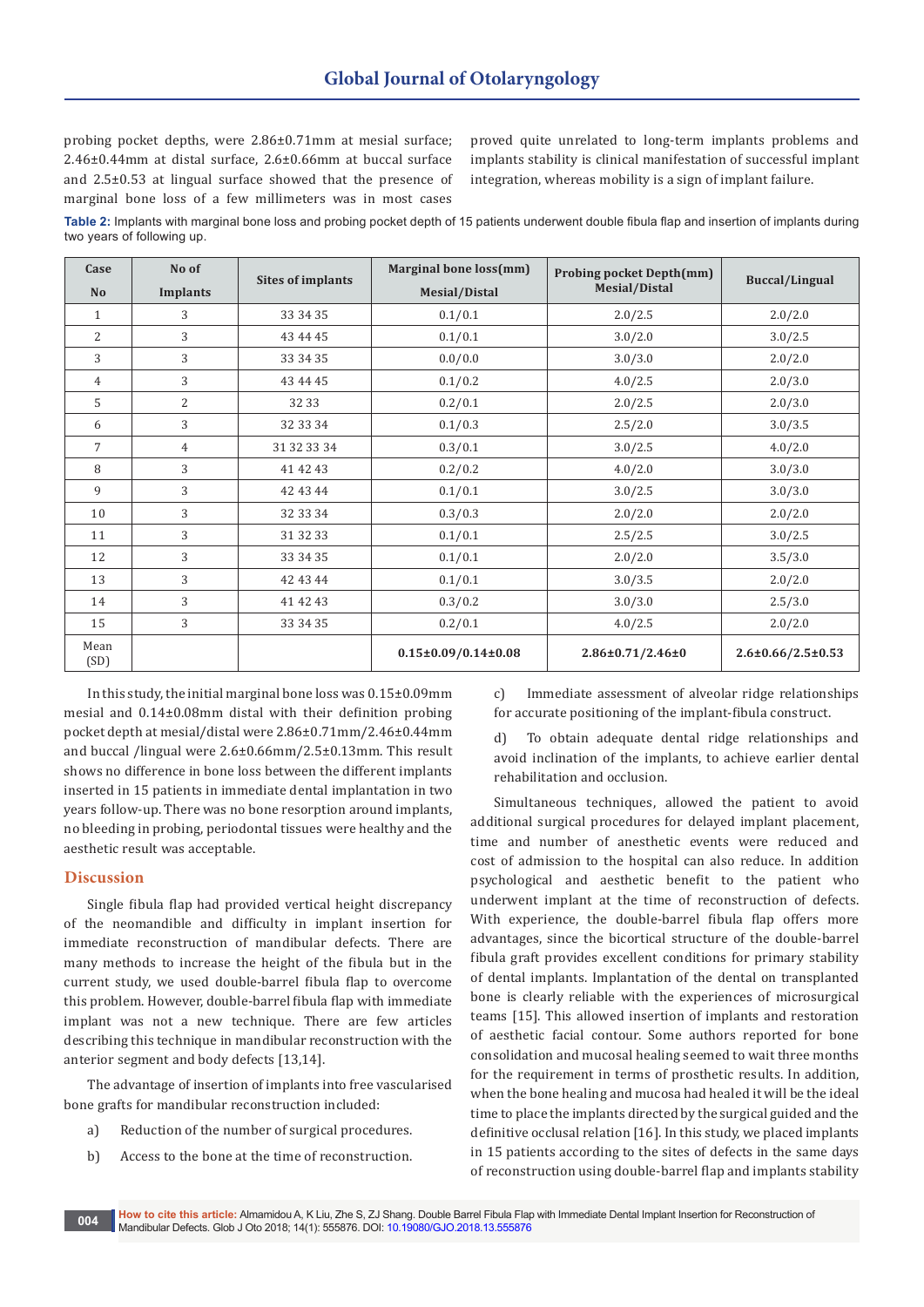were successful after 24 months follow-up, the peri-implant soft tissues outcomes were healing well and total implant marginal bone loss was only 0.15mm.

Implants stability is the clinical manifestation of successful implant integration, whereas mobility is a sign of implant failure [17]. Although Chiapasco & Gatti [18] reported in a case series that due to excellent primary stability for implants placed in grafted fibula bone; immediate loading of the implants was achievable. However, immediate placement of implants may be compromised bone viability, lengthen the operation procedure or result in implant failure or malposition [19]. Double-barrel fibula flap with greater suitability for osseointegrated implant than the iliac bone graft shown as to be a safe and reliable method to esthetically and functionally reconstruction of mandibular defects following tumor resection. However, this technique in case of large defects more than 10 cm cannot be used because the fibula length usually required is 24cm during bone harvest, which would in higher donor site morbidity risk. Horiuchi et al. [20] applied this technique to reconstruction of the hemi-mandible using a length of up to approximately 14cm.

Although Guerra et al. [21] introduced a modification of the double-barrel technique in the reconstruction of mandibular body and ramus. we used this previously technique to reconstruct the symphysis, para symphysis, and body of the mandible and restore mandibular height especially at the anterior segment with implantation of 45 implants in 15 patients were successfully achieved with peri - implants soft tissues healing well without bleeding in the probing. However there was no statistical result in present study because for the sample size was small and may not have had sufficient power to give more valuable results. This study was not a randomized, we only described the previously technique with experience of the author. Many studies have reported improving the peri-implant tissue and the height of the reconstructed bone by either double barreling of the fibula or even vertical distraction of the fibula may lead to favorable periimplant soft tissue outcomes [22].

A disadvantage of this study is the limited post- rehabilitation follow-up time period because some patient went to others hospital for implant rehabilitation prosthesis. Meticulous longterm follow- up is required to determine the feasibility of different soft tissue management techniques as well as determining the success of the treatment. However we described this technique with a few patients because most of the patients came to the rural area with social-economic impact, they preferred to treat the defects without implant. For future research, we wish to use a big size of patients to compare the results of finding.

## **Conclusion**

Mandibular reconstruction using double-barrel fibula flap with immediate implant insertion seemed to be promising and reliable at the same time of operation with the experience of the surgeon.

#### **References**

- 1. [Foster RD, Anthony JP, Sharma A, Pogrel MA \(1999\) Vascularized](https://www.ncbi.nlm.nih.gov/pubmed/9890353)  [bone flaps versus nonvascularized bone grafts for mandibular](https://www.ncbi.nlm.nih.gov/pubmed/9890353)  [reconstruction: an outcome analysis of primary bony union and](https://www.ncbi.nlm.nih.gov/pubmed/9890353)  [endosseous implant success. Head Neck 21: 66-71.](https://www.ncbi.nlm.nih.gov/pubmed/9890353)
- 2. [Taylor GI \(1982\) Reconstruction of the mandible with free composite](https://www.ncbi.nlm.nih.gov/pubmed/6758673)  [iliac bone grafts. Ann Plast Surg 9: 361-376.](https://www.ncbi.nlm.nih.gov/pubmed/6758673)
- 3. [Hidalgo DA, Row A \(1982\) A review of 60 consecutive fibulas free flap](https://www.ncbi.nlm.nih.gov/pubmed/7638283)  [mandible reconstruction. Plast Reconstr Surg 96: 585-596.](https://www.ncbi.nlm.nih.gov/pubmed/7638283)
- 4. [Swartz WM, Banis JC, Newton ED, Ramasastry SS, Jones NF, et al.](https://www.ncbi.nlm.nih.gov/pubmed/3952209)  [\(1986\) The osteocutaneous scapular flap for mandibular and maxillary](https://www.ncbi.nlm.nih.gov/pubmed/3952209)  [reconstruction. Plast Reconstr Surg 77: 530-545.](https://www.ncbi.nlm.nih.gov/pubmed/3952209)
- 5. [Swanson E, Boyd JB, Manktelow RT \(1990\) The radial forearm flap:](https://www.ncbi.nlm.nih.gov/pubmed/2300632)  [reconstructive applications and donor site defects in 35 consecutive](https://www.ncbi.nlm.nih.gov/pubmed/2300632)  [patients. Plast Reconstr Surg 85: 258-266.](https://www.ncbi.nlm.nih.gov/pubmed/2300632)
- 6. Helman JI, Blanchaert RH (2004) Microvascular free tissues transfer. In Miloro M, Ghali GE, Larsen PE, Waite PD (Eds.) Petersons principles of oral and maxillofacial surgery. Decker, London, England, pp. 803-819.
- 7. [Hidalgo DA \(1989\) Fibula free flap a new method of mandible](https://www.ncbi.nlm.nih.gov/pubmed/2734406)  [reconstruction. Plast Reconstr Surg 84: 71-79.](https://www.ncbi.nlm.nih.gov/pubmed/2734406)
- 8. [Frodel J, Funk GF, Capper DT, Fridrich KL, Blumer J \(1993\)](https://www.ncbi.nlm.nih.gov/pubmed/8341743)  [Osteointegrated implants: a comparative study of bone thickness in](https://www.ncbi.nlm.nih.gov/pubmed/8341743)  [four vascularized bone flaps. Plast ReconstrSurg 92: 449-455.](https://www.ncbi.nlm.nih.gov/pubmed/8341743)
- 9. [Moscoso JF, Keller J, Genden E, Weinberg H, Biller HF, et al. \(1994\)](https://www.ncbi.nlm.nih.gov/pubmed/8274254)  [Vascularized bone flaps in oromandibular reconstruction. A](https://www.ncbi.nlm.nih.gov/pubmed/8274254)  [comparative anatomic study of bone stock from various donor sites to](https://www.ncbi.nlm.nih.gov/pubmed/8274254)  [assess suitability for endosseous dental implants. Arch Otolaryngology](https://www.ncbi.nlm.nih.gov/pubmed/8274254)  [Head Neck Surg 120: 36-43.](https://www.ncbi.nlm.nih.gov/pubmed/8274254)
- 10. [Yim KK, Wei FC \(1994\) Fibula osteoseptocutaneous flap for mandible](https://www.ncbi.nlm.nih.gov/pubmed/8035669)  [reconstruction. Microsurgery 15: 245-249.](https://www.ncbi.nlm.nih.gov/pubmed/8035669)
- 11. [Kramer F, Kempf R, Bremer B \(2005\) Efficiency of dental implants](https://www.ncbi.nlm.nih.gov/pubmed/15642034)  [placed into a fibula free flap for orofacial reconstruction. Clin Oral](https://www.ncbi.nlm.nih.gov/pubmed/15642034)  [Implants Res 16: 80-88.](https://www.ncbi.nlm.nih.gov/pubmed/15642034)
- 12. [Chang YM, Chama JS, Wei FC, Shen YF, Chan CP, et al. \(2003\) Use of](https://www.ncbi.nlm.nih.gov/CBBresearch/Lu/Demo/PubTator/curator_identifier.cgi?user=User290492623&pmid=12655216&searchtype=PubMed_Search&query=22951620%5brelatedto%5d&page=1&Species_display=1&Gene_display=1&Chemical_display=1&Disease_display=1&Mutation_displ)  [waxing screws for accurate primary placement of endosteal implants](https://www.ncbi.nlm.nih.gov/CBBresearch/Lu/Demo/PubTator/curator_identifier.cgi?user=User290492623&pmid=12655216&searchtype=PubMed_Search&query=22951620%5brelatedto%5d&page=1&Species_display=1&Gene_display=1&Chemical_display=1&Disease_display=1&Mutation_displ)  [in the vascularized fibular bone reconstructed mandible. Plast](https://www.ncbi.nlm.nih.gov/CBBresearch/Lu/Demo/PubTator/curator_identifier.cgi?user=User290492623&pmid=12655216&searchtype=PubMed_Search&query=22951620%5brelatedto%5d&page=1&Species_display=1&Gene_display=1&Chemical_display=1&Disease_display=1&Mutation_displ)  [Reconstr Surg 111: 1693-1696.](https://www.ncbi.nlm.nih.gov/CBBresearch/Lu/Demo/PubTator/curator_identifier.cgi?user=User290492623&pmid=12655216&searchtype=PubMed_Search&query=22951620%5brelatedto%5d&page=1&Species_display=1&Gene_display=1&Chemical_display=1&Disease_display=1&Mutation_displ)
- 13. [Yan Ming, chi ying Tsai, Fu chan Wei \(2008\) one stage Double Barrel](https://www.ncbi.nlm.nih.gov/pubmed/18594398)  [Fibula Osteoseptocutaneous flap and immediate Dental implants for](https://www.ncbi.nlm.nih.gov/pubmed/18594398)  [functional and aesthetic reconstruction of segmental mandibular](https://www.ncbi.nlm.nih.gov/pubmed/18594398)  [defects . J plastic reconstructive Surgery 122\(1\): 43-145.](https://www.ncbi.nlm.nih.gov/pubmed/18594398)
- 14.(2016) Mandibular reconstruction using the free vascularised fibula graft: An overview of different modifications. Archives of plastic surgery 43: 1.
- 15. [Chiapasco M, Biglioli F, Antelitanol, Romeo E, Brusatir \(2006\)](https://www.ncbi.nlm.nih.gov/pubmed/16584419)  [Clinical outcome of dental implants placed in fibula free flap used for](https://www.ncbi.nlm.nih.gov/pubmed/16584419)  [reconstruction of maxillo-mandibular defects following ablation for](https://www.ncbi.nlm.nih.gov/pubmed/16584419)  [tumors or osteoradionecrosis. Clin Oral Implants 17: 220-228.](https://www.ncbi.nlm.nih.gov/pubmed/16584419)
- 16. [Jagdee S, Chana \(2004\) Segmental mandibulectomy and immediate](https://www.ncbi.nlm.nih.gov/pubmed/14707625)  [free fibula osteoseptocutaneous flap reconstruction with endosteal](https://www.ncbi.nlm.nih.gov/pubmed/14707625)  [implants: an ideal treatment method for mandibular ameloblastoma.](https://www.ncbi.nlm.nih.gov/pubmed/14707625)  [Plast Reconstr Surg 113\(1\): 80-87.](https://www.ncbi.nlm.nih.gov/pubmed/14707625)
- 17. [Albrektsson T, Zarb G, Worthington P, Eriksson RA \(1986\) The long](https://www.ncbi.nlm.nih.gov/pubmed/3527955)  [term efficacy of currently used dental implants a review and proposed](https://www.ncbi.nlm.nih.gov/pubmed/3527955)  [criteria for success. Int J Oral Maxillofac Implants 1: 11-25.](https://www.ncbi.nlm.nih.gov/pubmed/3527955)
- 18. [Chiapasco, M Gatti \(2004\) Immediate loading of dental implants placed](https://www.google.co.in/search?q=Immediate+loading+of+dental+implants+placed+in+revascularized+fibular+free+flaps%3A+a+clinical+report+on+2+consecutive+patients.&ie=utf-8&oe=utf-8&client=firefox-b-ab&gfe_rd=cr&dcr=0&ei=i8WfWryNH6avX-aJusAM)  [in revascularized fibular free flaps: a clinical report on 2 consecutive](https://www.google.co.in/search?q=Immediate+loading+of+dental+implants+placed+in+revascularized+fibular+free+flaps%3A+a+clinical+report+on+2+consecutive+patients.&ie=utf-8&oe=utf-8&client=firefox-b-ab&gfe_rd=cr&dcr=0&ei=i8WfWryNH6avX-aJusAM)  [patients. In J of Oral Maxill implants 19: 906-912.](https://www.google.co.in/search?q=Immediate+loading+of+dental+implants+placed+in+revascularized+fibular+free+flaps%3A+a+clinical+report+on+2+consecutive+patients.&ie=utf-8&oe=utf-8&client=firefox-b-ab&gfe_rd=cr&dcr=0&ei=i8WfWryNH6avX-aJusAM)